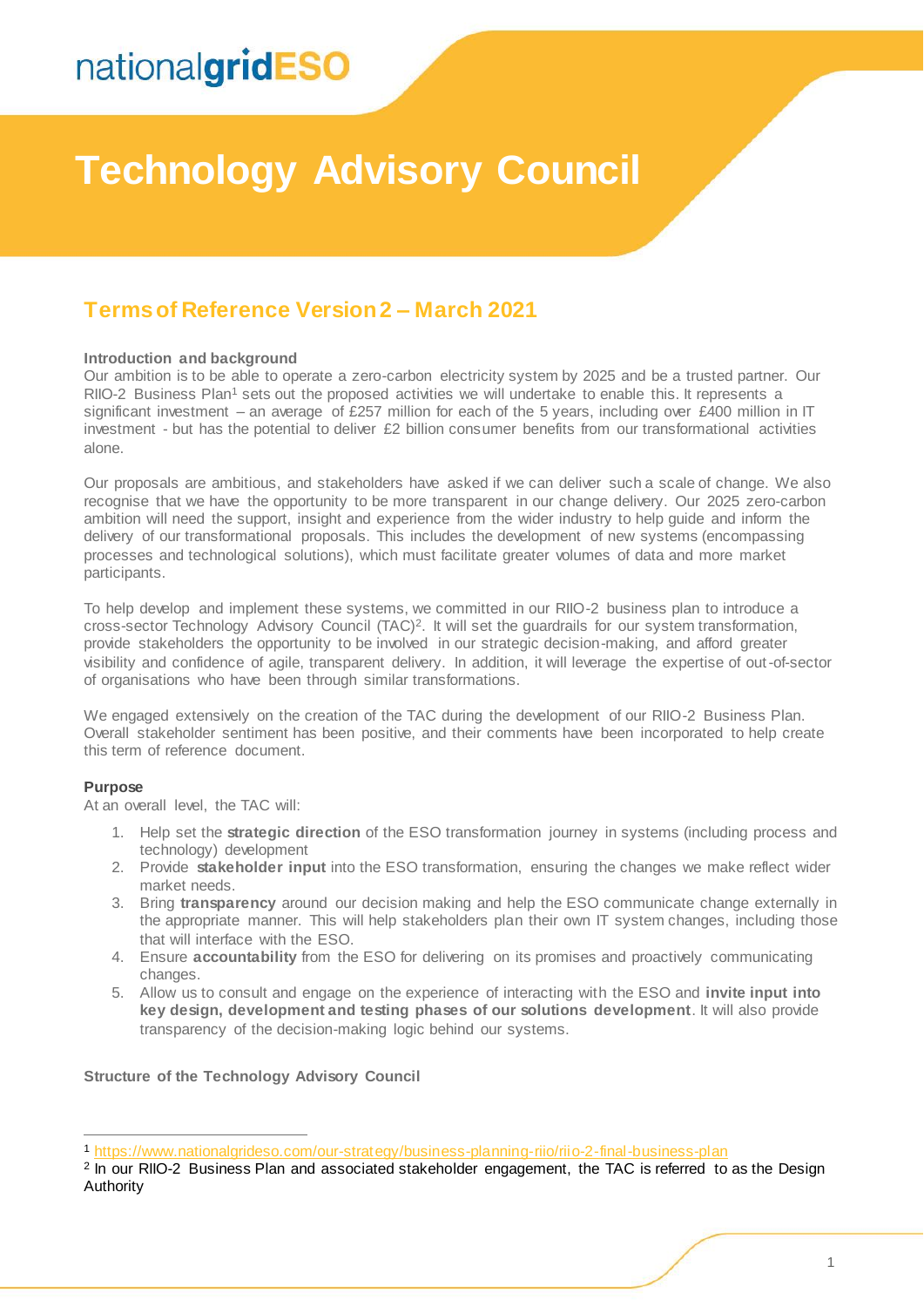We envisage the TAC having a strategic layer and a technical layer. The strategic TAC will help set the requirements for solution development, with the technical levels overseeing design, testing and implementation.

. It is envisaged that this document will apply to the strategic level, with additional terms of reference created for any technical level groups created. The group has been modelled on the ESO RIIO-2 Stakeholder Group (ERSG). <sup>3</sup>

### **Roles and Responsibilities**

*Strategic level*

- Works with ESO to translate ambition and business direction into a technological and digital transformation strategy
- For system development, provide input into:
	- o Product strategy
	- o Product roadmap
- Verify user-journeys (created by ESO)

### *Technical level*

| Area                              | Role                                                                                                                                                                                                                                                                                       |  |
|-----------------------------------|--------------------------------------------------------------------------------------------------------------------------------------------------------------------------------------------------------------------------------------------------------------------------------------------|--|
| <b>Requirements</b><br>and design | Input into:<br>۰<br>Understanding market participant requirements<br>$\circ$<br>Ensuring tools meet market participant requirements<br>$\circ$<br>Attachment and hand-over points.<br>$\bullet$                                                                                            |  |
| Development<br>and testing        | Oversee development of product and associated market processes (eg data<br>۰<br>transfers)<br>Advises on proof-of-concept, simulation, testing and trialling in-beta.<br>$\bullet$                                                                                                         |  |
| Implementation                    | Oversee implementation<br>۰<br>Incorporate best practice from external organisations that have been through the<br>$\bullet$<br>digital transformation<br>Input into lessons learned<br>$\bullet$<br>Assess value for money / input into formal performance evaluation <sup>4</sup> .<br>۰ |  |

### **Constitution**

 $\overline{a}$ 

The TAC is an independent body, comprising members with a wide range of expertise who collectively represent the views and interests of customers, service providers, consumers, technology companies and other stakeholders.

### **Chair and Membership**

The group is representative of the ESO's role and the wider industry. This is subject to change as we await agreement with members.

| <b>Sector</b>   | <b>Name</b>            | Organisation                       |
|-----------------|------------------------|------------------------------------|
| Chair           | Vernon Everitt         | Transport for London               |
| <b>Networks</b> | Randolph Brazier       | <b>Energy Networks Association</b> |
|                 | Graham Campbell        | <b>Scottish Power</b>              |
| <b>Markets</b>  | Andy Hadland           | Arenko                             |
|                 | <b>Alastair Martin</b> | Flexitricity                       |

<sup>3</sup> <https://www.nationalgrideso.com/our-strategy/business-planning-riio/riio-2-stakeholder-group>

<sup>4</sup> Subject to discussion with Ofgem, there could be a formal input from the TAC into the ESO's performance evaluation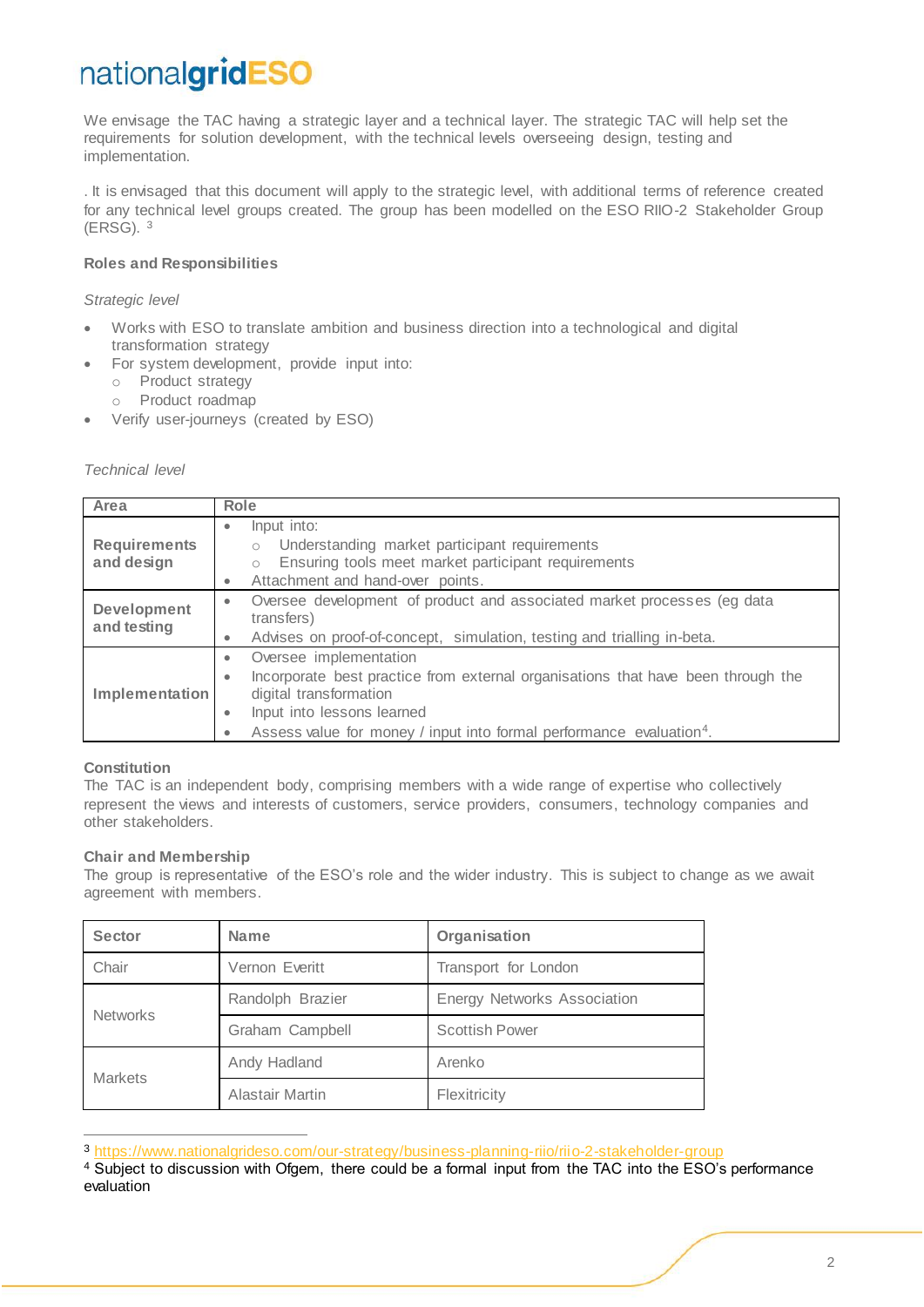|                                | David Sykes             | Octopus                                |
|--------------------------------|-------------------------|----------------------------------------|
|                                | Kate Garth              | <b>RWE Renewables</b>                  |
|                                | Alvaro Sanchez Miralles | <b>STEMY Energy</b>                    |
|                                | Chris Kimmett           | Reactive Technologies                  |
|                                | Dennis Leach            | Limejump                               |
|                                | Emma Pinchbeck          | EnergyUK                               |
|                                | Teodora Kaneva          | <b>TechUK</b>                          |
|                                | Jo-Jo Hubbard           | Electron                               |
|                                | Simon Pearson           | <b>Energy Systems Catapult</b>         |
|                                | Peter Stanley           | Elexon                                 |
| Technology &<br>Transformation | James Houlton           | AWS                                    |
|                                | Ulrika Wising           | Shell Renewables & Energy<br>Solutions |
|                                | Anastasia Vaia          | <b>BP</b>                              |
|                                | Melissa Stark           | Accenture                              |
|                                | Claudia Centazzo        | Smith Institute                        |
| Academia                       | Chris Dent              | University of Edinburgh                |
| Consumer                       | Judith Ward             | <b>Sustainability First</b>            |

The ESO will be represented by:

- Norma Dove-Edwin (IT Business Partner)
- Graham Dolamore (Programme Manager Balancing and ENC Compliance)
- Pirvinder Bansel (IT Portfolio Manager)
- Colm Murphy (Head of Electricity Market Change Delivery)
- David Bowman (Strategy & Data Product Manager) technical secretary

The ESO membership is still to be finalised. At the strategic level, there are likely to be two senior business representatives and one senior IT representative. Additional representation from the ESO will support the meetings as required. At the technical level, ESO representation will consist of product managers / owners and, where appropriate, subject matter experts.

Ofgem may be invited to nominate individuals to attend as observers to all meetings. Ofgem will be encouraged to periodically provide feedback on how the group is performing against its purpose.

Membership can be reviewed by the Chair in consultation with the group and ESO from time to time and if necessary adjusted to ensure suitable representation from across the ESO's stakeholders or to add particular areas of expertise in accordance with the agreed purpose of the group.

### **Chair**

The Chair will be appointed by the ESO, in an open and transparent manner. The recruitment process will be like that used for ERSG. The Chair shall act as an individual and not represent any particular organisation.

If the designated Chair is not available for part or all of a meeting, then a formal nominee shall be agreed at that meeting with group members and will be responsible for convening and conducting the relevant meeting or section of the meeting. This will be facilitated by the Technical Secretary and be referred to as the Alternate Chair. The Alternate Chair is responsible for informing the Chair as to the salient points and decisions raised and agreed at the meeting.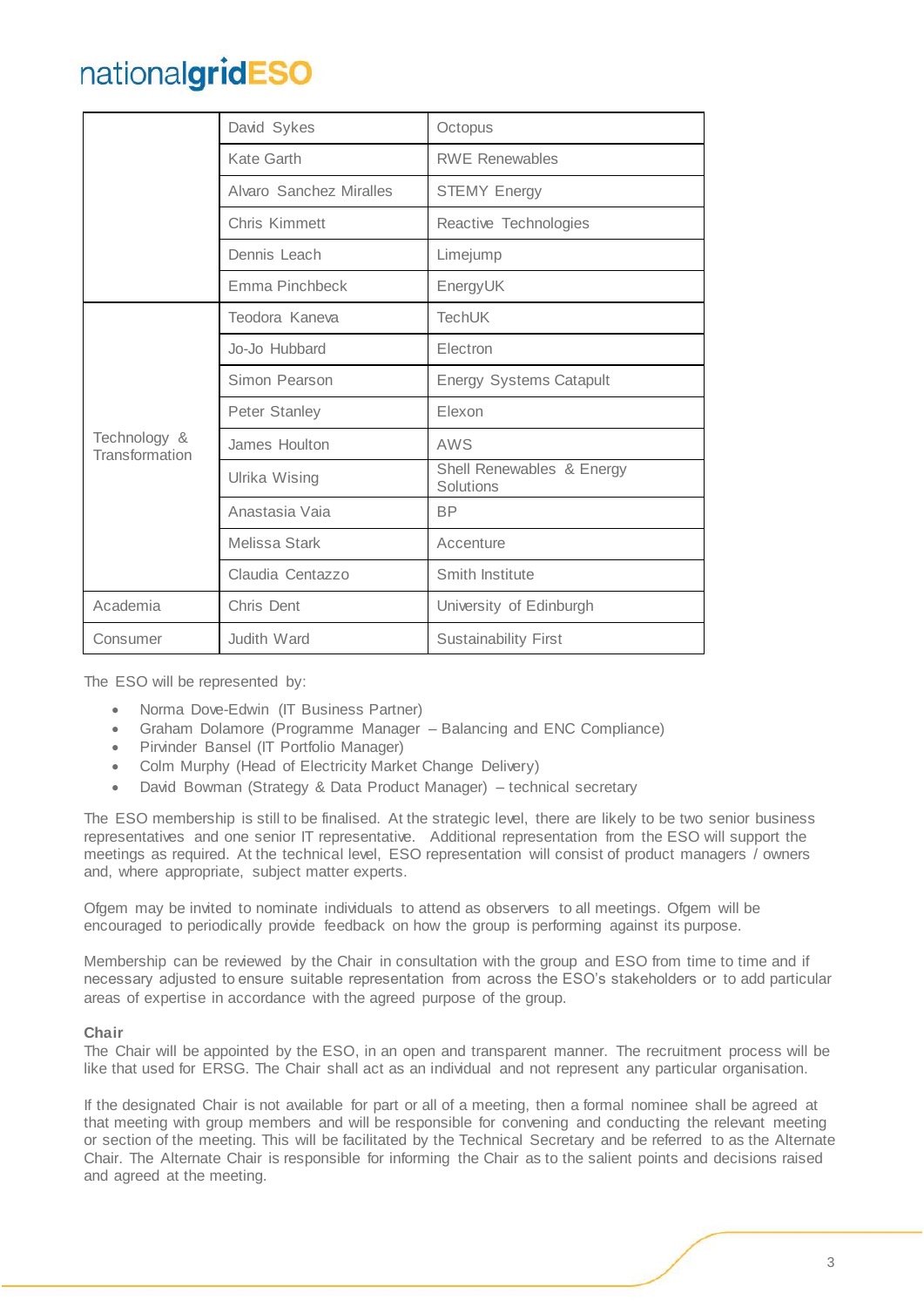The Chair will attend National Grid ESO's Board meetings at least once a year to provide an update on the TAC. The Chair and the Board will be free to discuss suitable topics. In addition, the Chair may attend occasional meetings with Ofgem to discuss the progress of the group.

The Chair, supported by the secretariat, will be responsible for producing publicly available reports at least once per year on the work of the TAC.

The ESO cannot unilaterally dismiss the Chair without first notifying the group. The group will need to understand the exact reasons for dismissal and may seek further information ahead of any dismissal.

#### **Technical Secretary**

The ESO will appoint a Technical Secretary who will report to the Chair. The Technical Secretary shall support the Chair in ensuring the smooth functioning of the group. The Technical Secretary will act as an independent support for the Chair and the group ensuring arm's length interactions with wider ESO employees.

The Technical Secretary will be responsible for producing and circulating relevant materials as described in the sections below called "Inputs" and "Outputs".

#### **Role of Technology Advisory Council members**

Members of the TAC are responsible for scrutinising and providing input and expert challenge. While members do not formally represent all of the organisations in their sector, we expect members' views to be influenced by the type of organisation they are from, and their experience of a particular sector. Hence, we have made efforts to ensure a good range of representation across the different sectors.

In practice, this means individual members will:

- Bring their expertise, new insights and engagement skills.
- Consider and review all documentation circulated.
- Identify areas of agreement and disagreement, and input into the group's report.
- Provide representation as an individual.
- Sign on to an agreed programme of work / forward agenda for the group. This will be discussed and adjusted with agreement from the group as requirements change or are further understood.
- Be required to formally approve the group's Terms of Reference (i.e. this document).

#### **Commitment needed**

Members of the group will serve from Q3 2020/21 until the completion the ESO funding cycle in March 2023. Members will be invited to review their ongoing membership of the group at this point and if they would like to continue as a member with a separately updated ToR, to do so until the end of 2023-25 funding cycle in March 2025. Members must advise the Chair of any change in their circumstances as the earliest opportunity. The expectation is that all members will make every effort to attend all meetings. Any proposal (by the ESO, the group or otherwise) to extend the commitment of the group will be discussed and agreed by the group.

As members should act in their capacity as an individual, they are not expected to propose delegates/ substitutes should they be unable to attend a meeting.

Meetings may take place virtually or at a suitable location and will be arranged by the Technical Secretary. Meetings are expected to be held once per quarter – this may be amended after appropriate consultation with the group. Members shall confirm notice of attendance or apologies of absence to the Technical Secretary no less than two weeks in advance.

#### **Remuneration**

The Chair will receive remuneration to recognise the level of commitment required.

Requests for expenses and/or remuneration from other members of the group will be considered by the Chair and the ESO. Any remuneration and expenses that are agreed will be paid by the ESO.

### **Non-disclosure and declaration of interests**